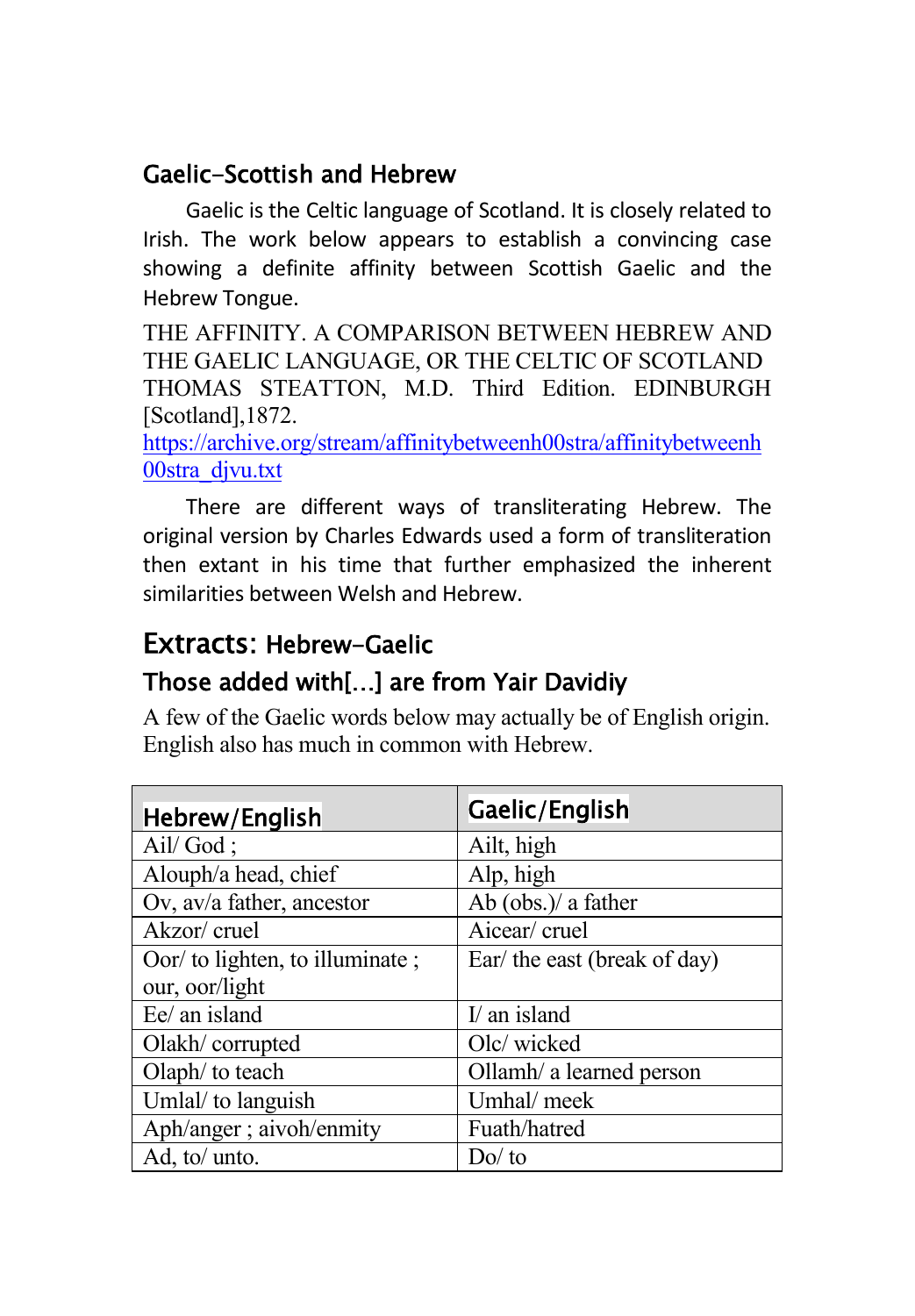| Hebrew/English                   | Gaelic/English                    |
|----------------------------------|-----------------------------------|
| Ouphel/ thick darkness           | Feile/ a covering                 |
| Attoh/thou                       | Du/thou                           |
| Boash/ to corrupt, to rot        | Bas/death                         |
| Ben/ a structure, a building;    | Bun/ a foundation                 |
| Bonoh/ to build                  |                                   |
| Bayith/ a house                  | Buth/a tent, a pavilion, a bothy  |
| Baar/ignorant, stupid; vaar/an   | Borb/savage                       |
| ignorant man                     |                                   |
| Bola/ to swallow; boleel/ a      | Beul/ the mouth                   |
| mixture of fodder                |                                   |
| Boro/to create                   | Beir/ to bring forth, to produce  |
| Bar $/$ a son                    | Bar (obs.)/a son, like the Gaelic |
|                                  | beir                              |
| Bath/ a measure of liquids       | Bath/ quench, drown               |
| Bad/ a long branch, a pole       | Bat/a long branch, a pole         |
| Borakh/ to run [flee]            | Bruchd/ to rush forth             |
| Beair, a well, a cavity:         | Bior (obs.)/ a well, a fountain;  |
|                                  | water                             |
| Geled/ a covering                | Cleidh/hide, conceal              |
| Gedoud/ a troop [Cath/group]     | Cath/ a company of soldiers       |
| Doth/ an edict; doth (Chaldee)/  | Dith/condemn                      |
| law                              |                                   |
| Hoo/he                           | E/he                              |
| Hee/ she                         | $I/$ she                          |
| Ha/ the                          | $A$ / the                         |
| Houlail/ mad, raging             | Alluidh/wild                      |
| Hogoh/ to utter; hegeh/          | Eigh/ a shout                     |
| utterance/                       |                                   |
| Haskail, ha-skail/prudence;      | Ciall/ sense;                     |
| hiskeel hi-skeel/ to be prudent/ |                                   |
| Khomad/ to desire eagerly, to    | Caomh/ dear                       |
| covet.                           |                                   |
| Khonan/to implore                | Caoin/ to lament                  |
| Khain/favour; khonan/to be       | Caoin/pleasant.                   |
| gracious :                       |                                   |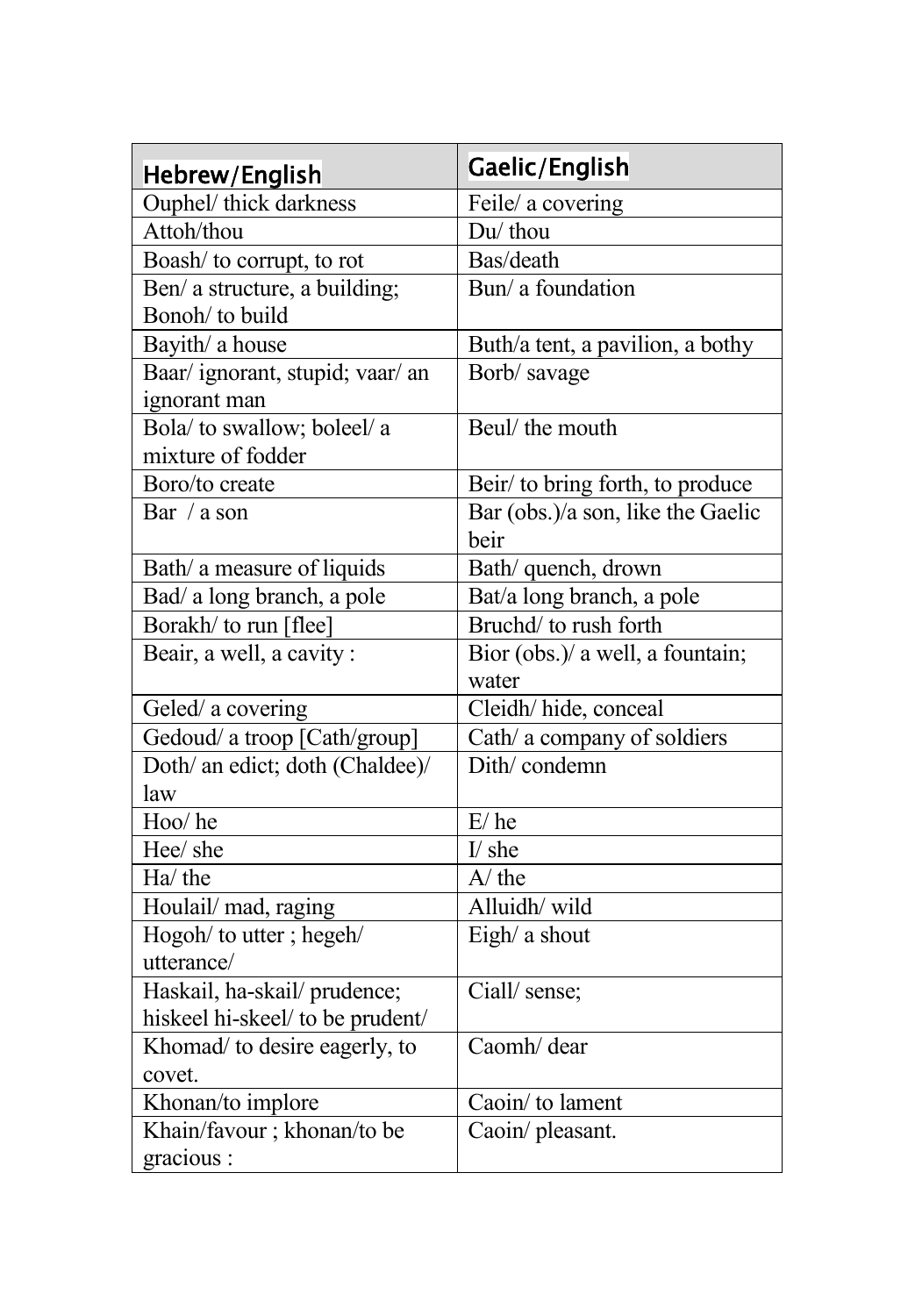| Hebrew/English                      | Gaelic/English                    |
|-------------------------------------|-----------------------------------|
| Khour/ a hole                       | Cro/ anything round               |
| Khoor/white, pale                   | Ciar/ grey                        |
| Kholov/milk                         | khol like Goal/ white             |
| [Gab/demand, requisition]           | Gabh/take                         |
| KHAiLEK/ a portion, an              | Cladh/ a trench, a dyke, a stone- |
| inheritance                         | wall, a mound.                    |
| Khodal/ to cease, to forbear        | perhaps akin to Codal/ sleep.     |
| Kholeel/ a tube, a hollow           | Cuilc/ a cane, a reed.            |
| instrument; kholel/ a player on     |                                   |
| a wind-instrument                   |                                   |
| [Ar/trouble, disturb]               | Ar/fight                          |
| Kaloh/[ a bride, daughter-in-       | Ceile/ a spouse; a husband;       |
| $law$ ]                             |                                   |
| [Col/all]                           | Uile/ all                         |
| Akhar/ after;                       | Iar/ after;                       |
| Teeroh/a castle, a tower:           | Tur/a tower ; torr/ a hill.       |
| Toam/ to taste, to eat a little :   | Teum/bite.                        |
| Yaish/existence                     | Is/ am                            |
| Yoro [raveh]/ to saturate;          | Ruith/flow                        |
| yeour/a river, [raveh/quench]       |                                   |
| Yelel [olal]/ a babe                | Al/ young                         |
| Youm/ a day                         | Am/time                           |
| [Ye]soud/foundation;                | Suidh/ sit, place.                |
| [yo]sad/to found ; [yo]shav/ to     |                                   |
| sit; [sat/set]                      |                                   |
| [Yo]shon, old; [yo]shan, to         | Sean/old                          |
| grow old                            |                                   |
| [Yo]shan, [yo-]shan, to sleep :     | Suain/sleep.                      |
| Yosaph/to increase                  | Fas/ to grow                      |
| $\overline{\text{K}}$ innoh/to name | Cinneach/ a surname               |
| Kelouv/a basket:                    | Cliabh/a basket                   |
| Kora/to kneel, to bend:             | Car/a turn, a twist.              |
| Kouhain/ a chief person, [priest]   | Ceann/ a head.                    |
| Kona, to humble :                   | Caoin/ to lament                  |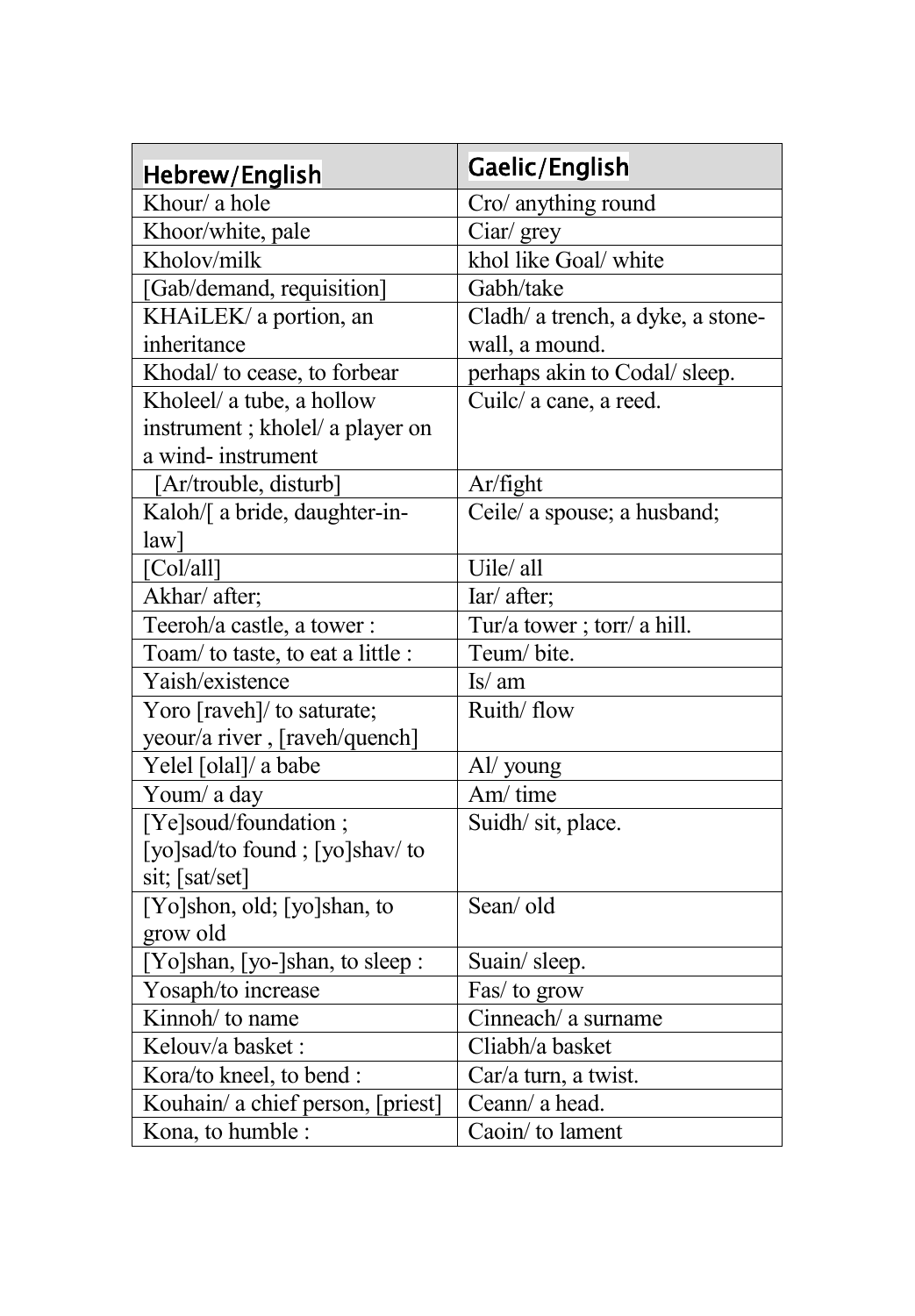| Hebrew/English                     | Gaelic/English                  |
|------------------------------------|---------------------------------|
| Kouva/ a helmet; kovood/           | Cab/ a head                     |
| stately; [kipa/cap]                |                                 |
| Koroh/ to prepare a banquet :      | Cuirm/ a feast                  |
| Kephel/a couple, two:              | Cupall/a couple, a pair         |
| Maaloii/a height, a cliff; maal/   | Meall/ a hill; maol/ a          |
| above ; maaloh/a degree, a step    | promontory, a mull              |
| Moad/a place of assembly           | Mod/an assembly                 |
| Mook/to mock:                      | Mag/to mock                     |
| Mosakh/ to mingle liquids          | Measg/ to mix                   |
| Mooth, to die; [Movet/death] :     | Meath/fade, decay               |
| [Agam/lake]                        | Aigean/ the sea                 |
| Noso, to lift up:                  | Nios/ a top, a summit ; a nios/ |
|                                    | up.                             |
| [Caiv/hurt, cause pain]            | Caob/ strike                    |
| AL/upon; ouloh/ ascension          | Ailt/high                       |
| Oud/ again :                       | Ath/ again                      |
| Ool/ an infant; elem/ a lad;       | Al/a brood; young of any kind.  |
| oulail/ offspring ; olailoh, a     |                                 |
| small grape, not full grown:       |                                 |
| Oul/ a burden:                     | Uallach/ a burden               |
| Ovoor, o-voor/a grain of corn,     | Beir/produce                    |
| produce:                           |                                 |
| Egloh/ a calf:                     | Aogh/ a calf;                   |
|                                    | L, g omitted; e prefixed        |
| [Paret/divide]                     | Pairt/ a part                   |
| Koom/ to establish; koumets/ a     | Cum/hold, withhold; hold as in  |
| handful:                           | the hand                        |
| Killail/ to esteem lightly; kolal/ | Caol/ little, small.            |
| to lighten                         |                                 |
| Koon/ to lament:                   | Caoin/lament                    |
| Chavel/rope                        | Caball/cab-all, a rope          |
| Ronoh/ to sound, to sing           | Oran/ a song                    |
| Shaish/six:                        | Se/ six                         |
| Sooakh/ to utter:                  | Seeakh/utterance; seeakh/ to    |
|                                    | speak                           |